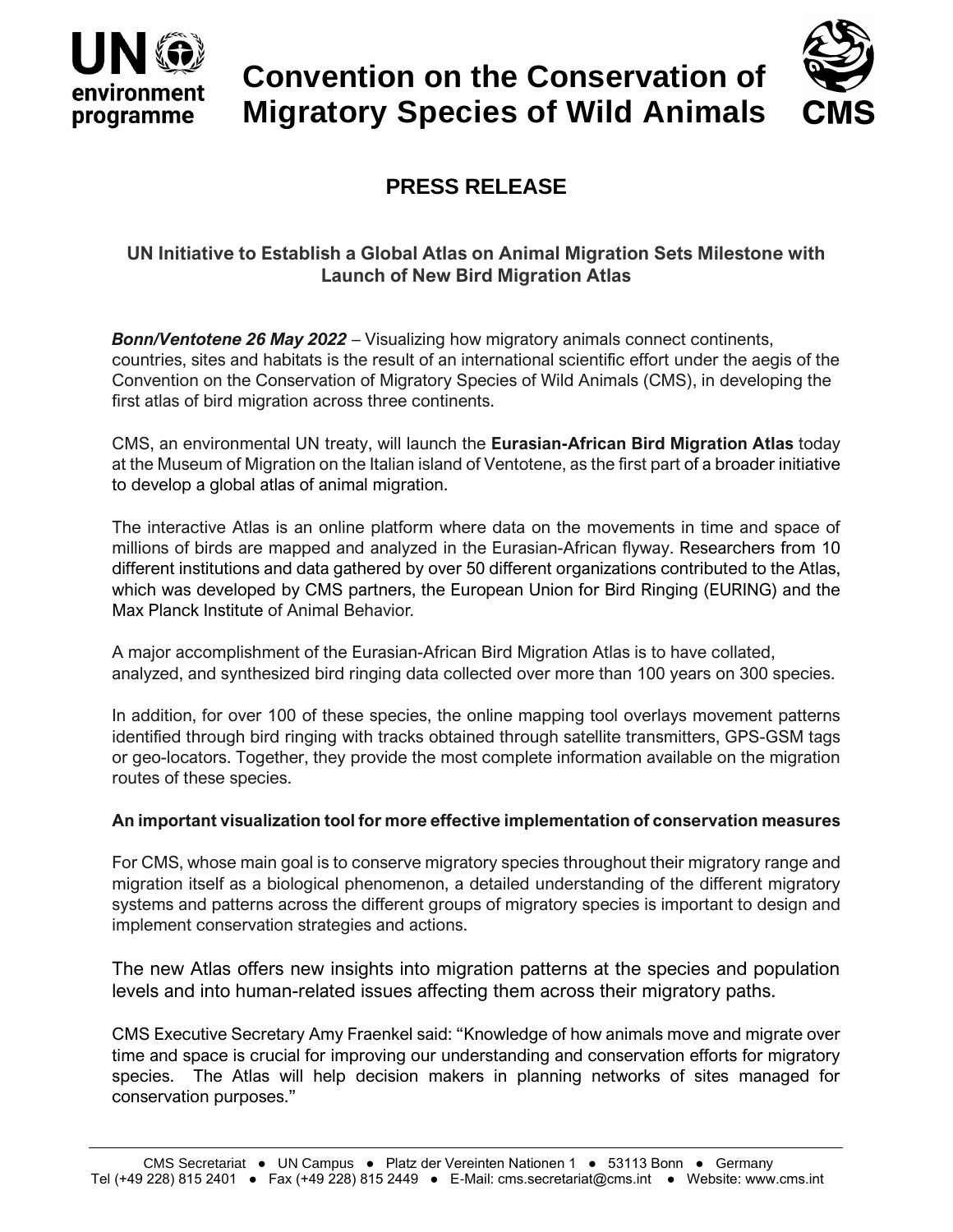The information compiled in the Atlas is expected to offer an important contribution to CMS initiatives on the preservation of ecological connectivity – the unimpeded movement of species and the flow of natural processes that sustain life on Earth – and spatial planning in particular. These relate for example to possible interactions between renewable energy infrastructure and animal migration, with a special emphasis on the risk of collision of migratory birds at wind farms. Maps of seasonal movements across geographical areas can help define strategies to minimize bird mortality risks caused by these infrastructures.

#### **The other main feature of the Atlas: four research modules that provide analyses addressing different aspects of bird migration and relationships between man and birds.**

- Two modules, migratory connectivity, and long-term changes in migration patterns due for example to global climate change take a closer look at bird migration patterns, strategies, and adaptations.
- Another research module provides estimates, at the scale of EU territory, of the onset of return migration for many huntable species covered by the Birds Directive. The onset of return migration is critically important information to determine the start of the protection period in the year. The module could help reconcile discrepancies among data at a national level.
- The fourth module focuses on a large-scale and long-term analysis of patterns of intentional killing of birds. It describes the frequency and distribution of intentional killing across the whole Eurasian-African flyways and identifies areas of particularly intense legal or illegal harvesting, both in Europe and Africa.

These results are of direct interest for ongoing activities by CMS and the Bern Convention concerning the illegal killing of birds. Furthermore, this module offers insights about expanding the geographical scope of monitoring the illegal killing of birds, for example, along the East Asian-Australasian flyway.

Finally, the broadened historical and geographical perspective can support similar efforts to address the trapping and killing of animals from other taxonomic groups.

The project was made possible by the support of the Government of Italy, with a pledge to CMS granted in 2017 by the Ministry of the Ecological Transition (formerly Ministry of the Environment, Land and Sea) under the Migratory Species Champion Programme.

#### **Memorandum of Understanding between CMS and Italian Partners**

On the launch of the Atlas, the CMS Secretariat will sign a Memorandum of Understanding (MOU) to raise awareness of migratory species conservation and the concept of "ecological connectivity" in the context of the project regarding the restoration and re-qualification of the former Bourbon prison of Santo Stefano-Ventotene. The MOU is with various Italian partners, namely the Italian Institute for Environmental Protection and Research (ISPRA) which maintains an important ringing station on Ventotene, the State Nature Reserve and Marine Protected Area of Ventotene, the Municipality of Ventotene and the Special Commissioner for the Project of the Islands of Santo Stefano – Ventotene.

These islands are at the crossroad of important animal migrations and represent a "safe port" and a key node of a large network of sites and habitats as part of species' annual movements.